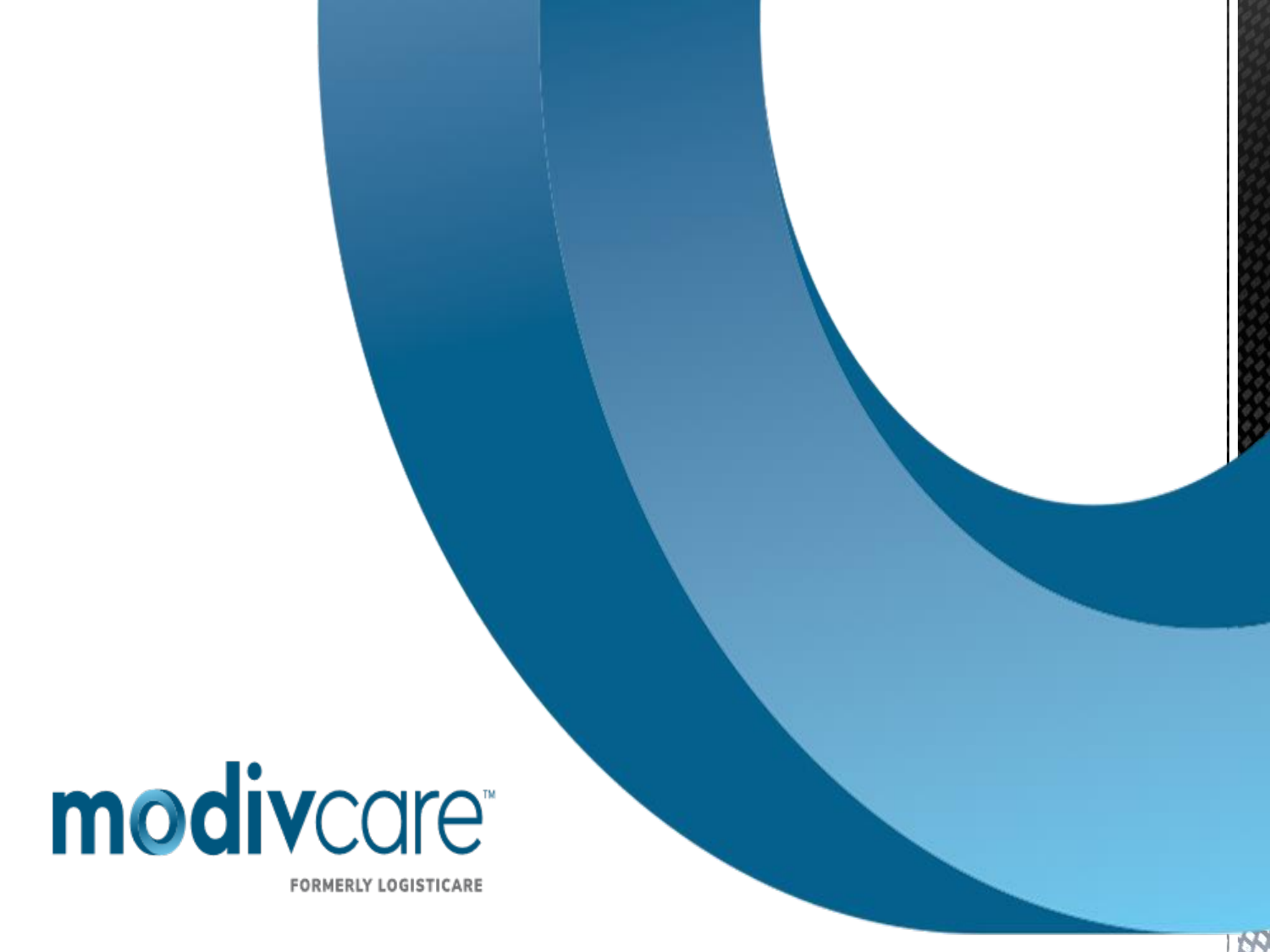## **LogistiCare is Now ModivCare**

LogistiCare Solutions, LLC, the nation's largest provider of non-emergency medical transportation (NEMT), has been renamed ModivCare Solutions, LLC. Effective January 7, 2021.

*Modiv* is Latin for way, and reflects the Company's desire to lead innovation and change in terms of how people connect to care.

The new name represents the full capabilities of the combined organization's focus on providing technology-enabled supportive care solutions that address the social determinants of health (SDoH) specifically to elevate patient experience and drive positive health outcomes.

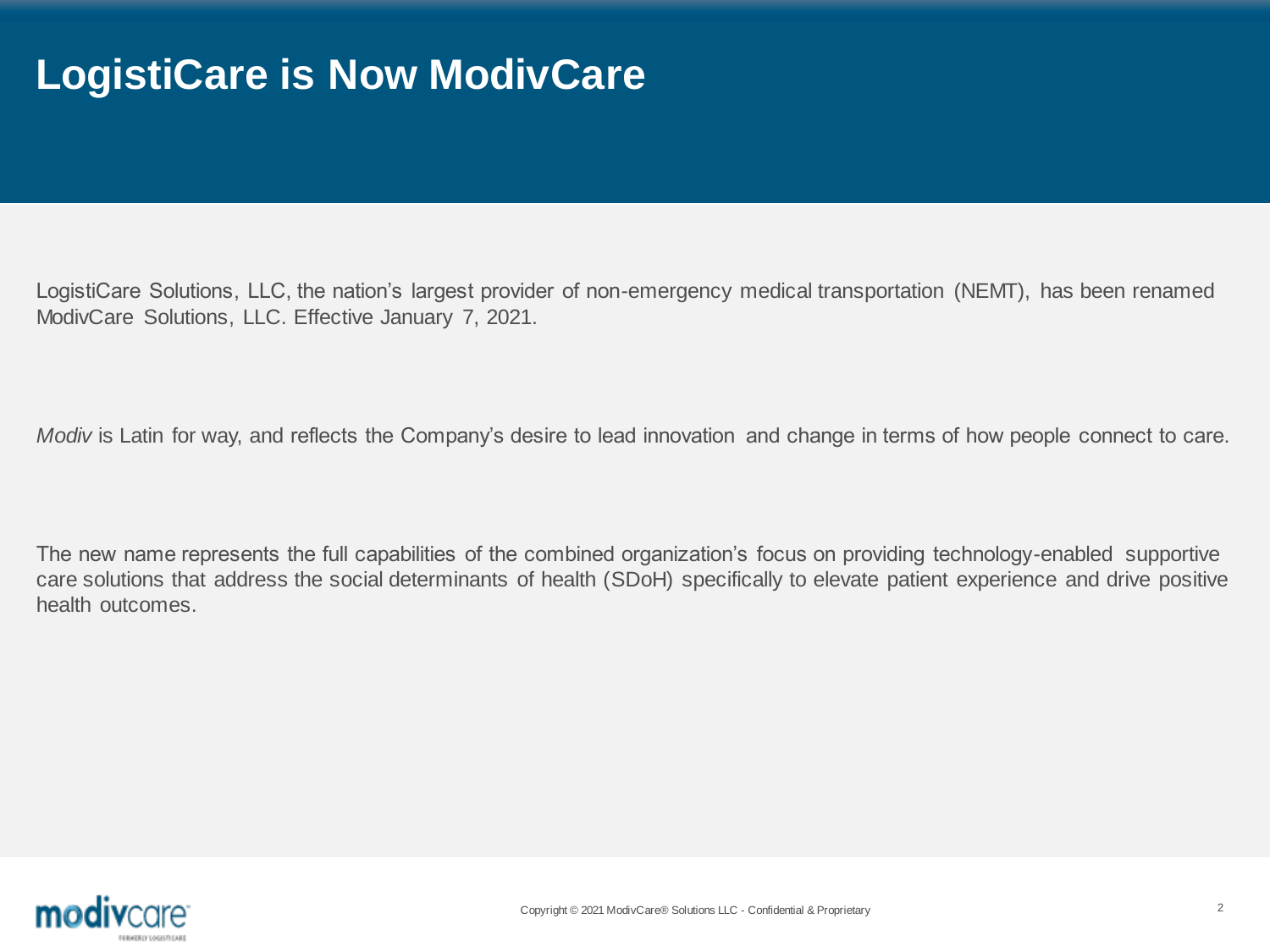## **Making a Reservation for Transportation Service**

#### **Contact Numbers**

- DMAS Reservation at **1-866-386-8331**
- Aetna CCC Plus Reservation Line at **1-800-734-0430 Option 1**
- United Health Care CCC Plus at **1-844-604-2078**

### **Online Recourses**

- **·** [https://modivcare.com](https://modivcare.com/)
- **E** LogistiCare Trip Manager

#### **Information Needed for the Member**

- **Medicaid ID number**
- Name and DOB
- **E** Appointment date, time and a return pick up time if known
- **Pick-Up Address and Phone Number**
- Treating Facility Drop-Off Address (to include suite or building #) and Phone Number
- **EXEQuired level of service (Ambulatory, Wheelchair, Van Stretcher, Stretcher)**
- **EXECTE:** Level of Assistance (Curb to Curb, Door to Door, Hand to Hand)
- **•** Treatment Type (i.e., specialist visit, day support, pharmacy)

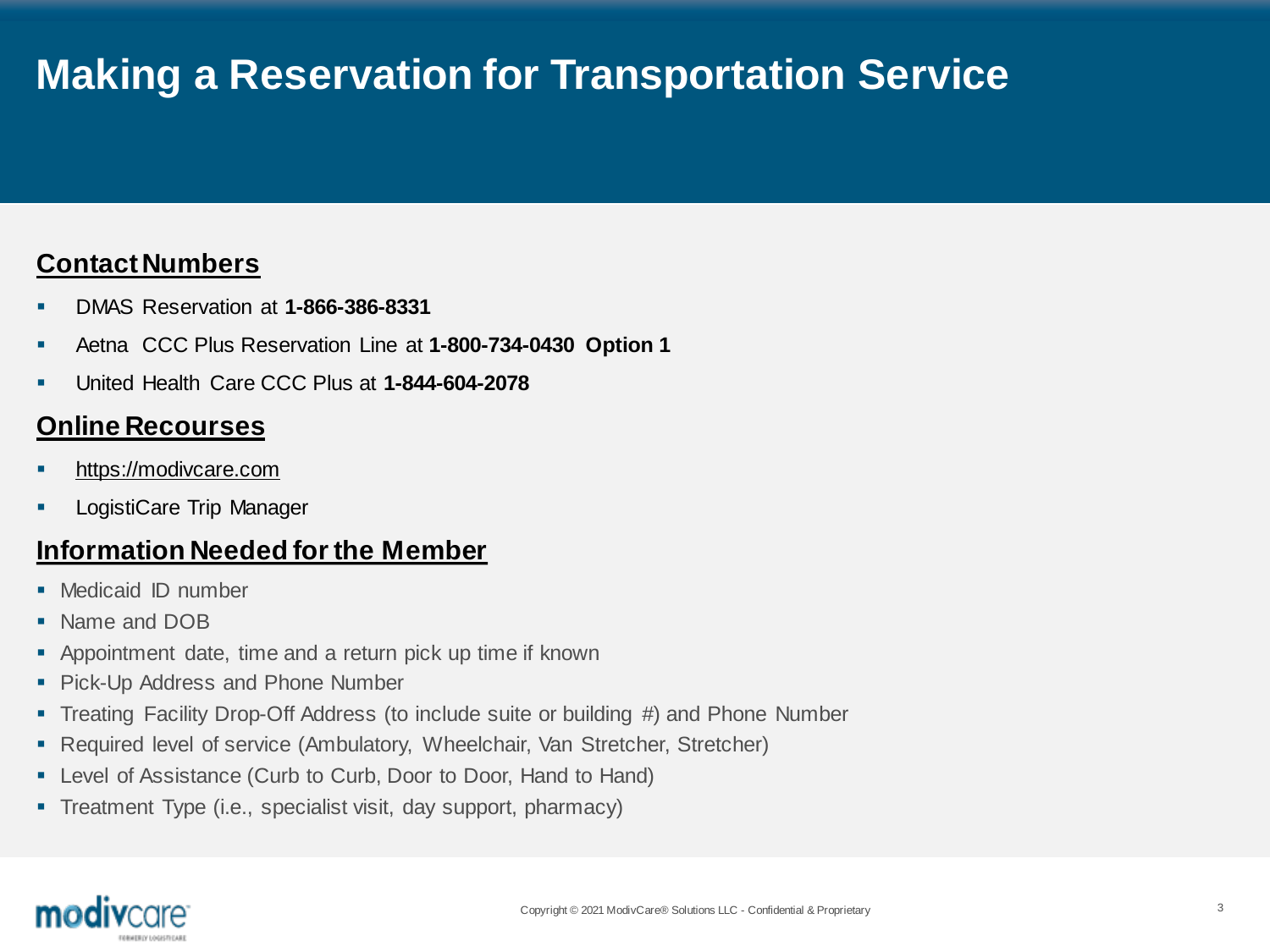### **Reservation Notice Requirements**

#### **Urgent Trips**

- No advanced notice required for all health plans
- **•** Requires verification of urgency from the treatment facility (life sustaining excluded)
- **Examples of urgent trips:** 
	- o Life sustaining (Dialysis, Chemo, Radiation)
	- o COVID-19 Vaccinations
	- o Hospital Discharges
	- o Sick visits
	- o Follow up appointments

### **Routine Trips -Advance Notice**

5-day advance business notice

- DMAS
- **■** United HealthCare
- Aetna

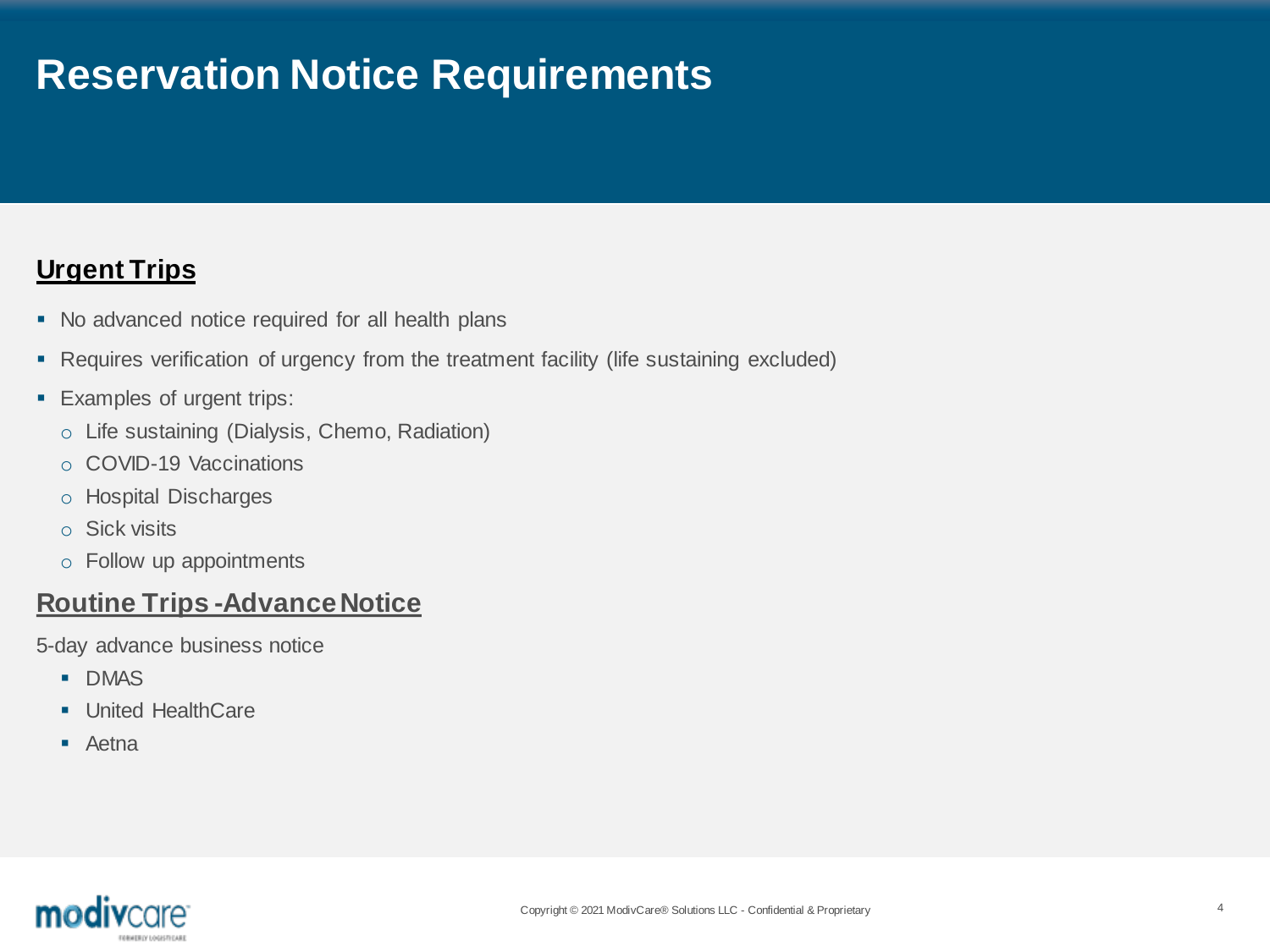# **Trips For Non-Medical Services**

#### **Non-Medical Trips**

MCO Medicaid health plans offer a limited number of trips annually to non-medical facilities. Members can make reservations to go to …

**Grocery Store**

**Department of Motor Vehicles (DMV)**

**Places of Worship**

**Fitness Centers**

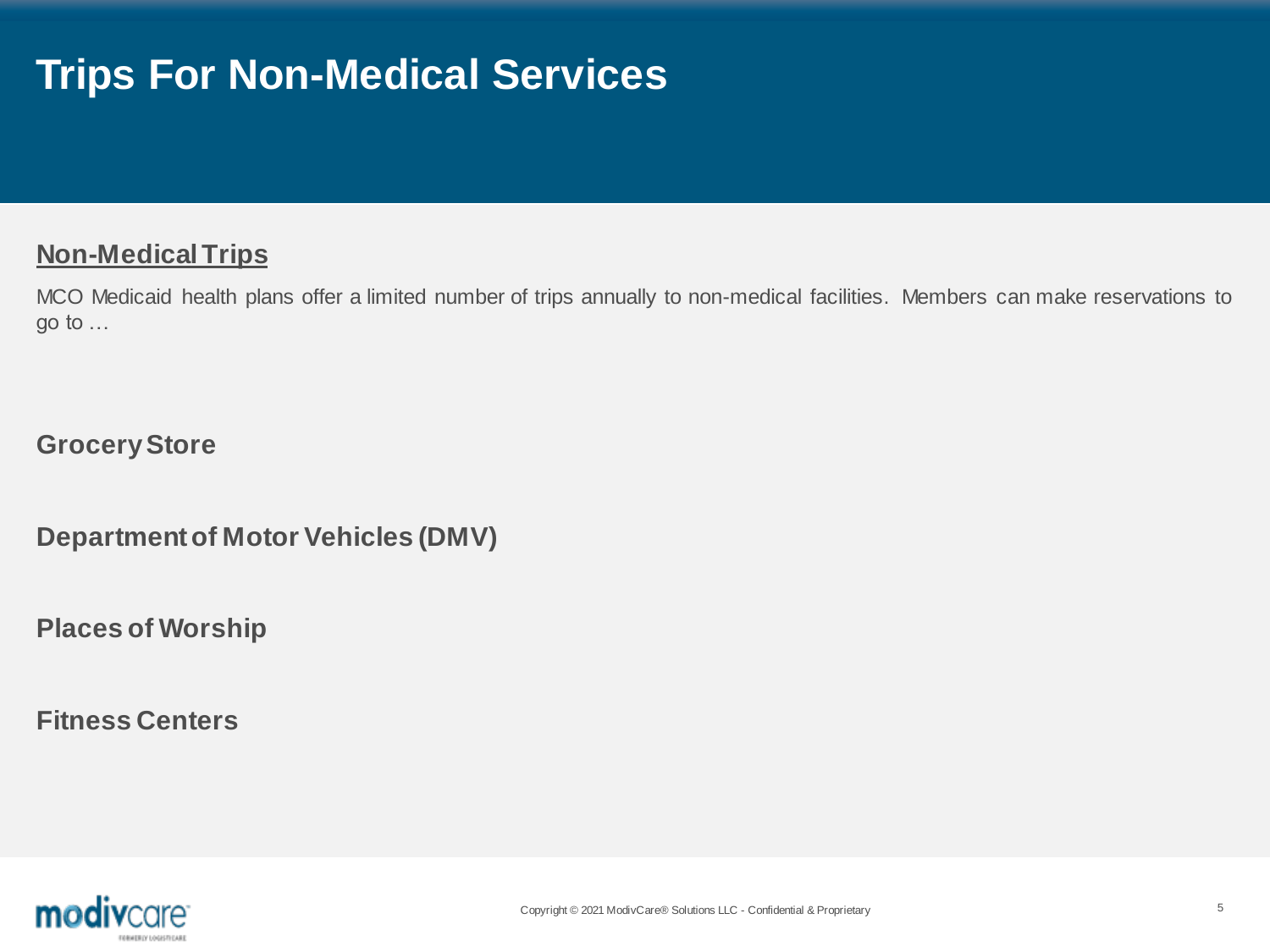### **Level of Service and Level of Assistance**

#### **Ambulatory (taxi/sedan)**

For Members that can ambulate and safely transfer into the vehicle seat

#### **Wheelchair Van**

For Members that need to remain in their wheelchair during the transport

#### **Van Stretcher**

For Members that need to be transported laying down

#### **Stretcher**

For Members that need to be transported laying down and may need medical treatment administered

### **Curb to Curb**

Driver will assist the Member in and out of the vehicle, but does not walk with the Member to and from the vehicle

#### **Hand to Hand**

Driver will assist the Member in and out of the vehicle as well as walk with the Member to and from the entrance of the facility or residence

#### **Door to Door**

Driver will assist the Member in and out of the vehicle as well as walk with the Member once the Member has been retrieved or handed off to someone inside the facility or residence

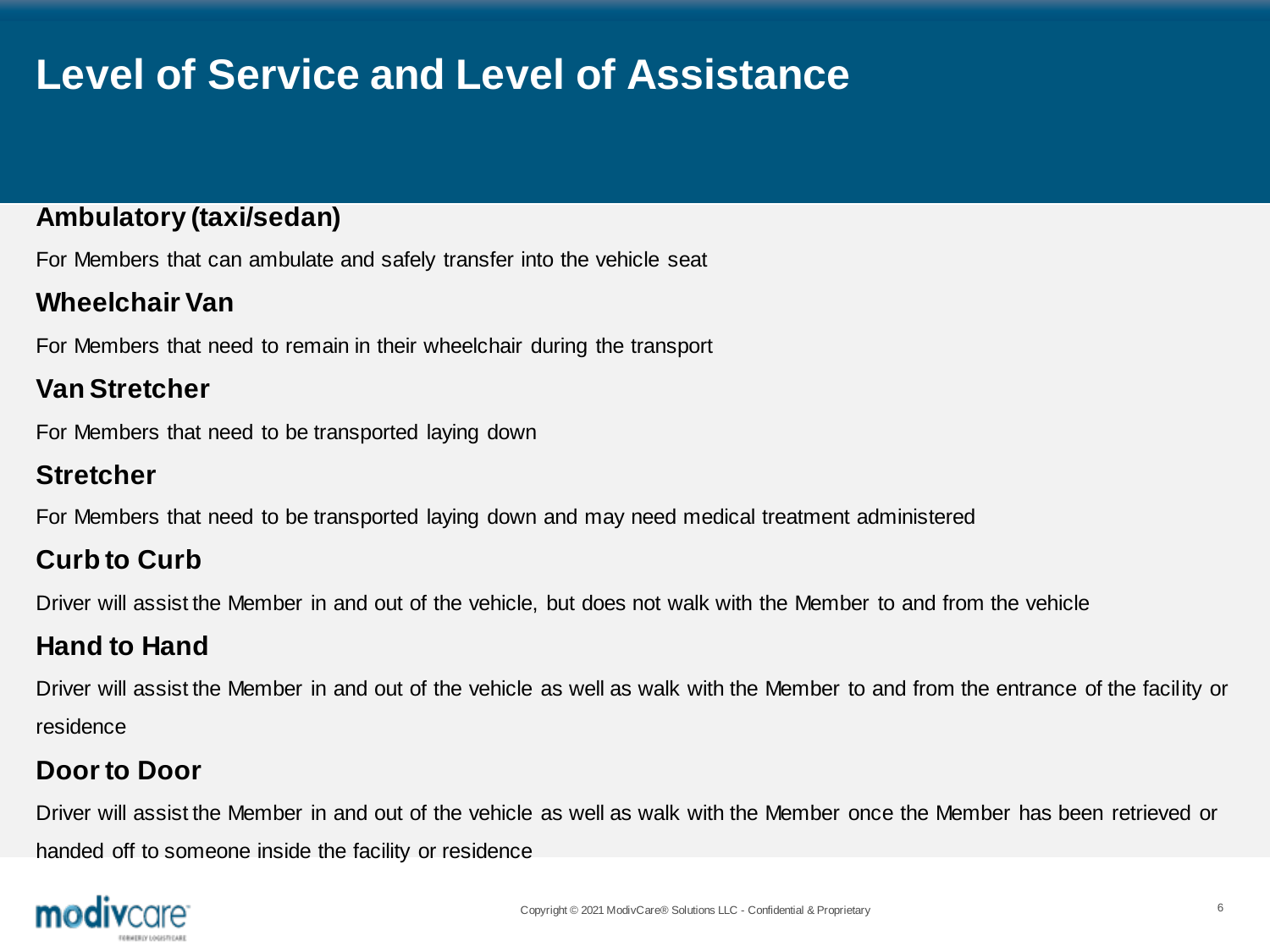### **Durable Medical Equipment**

Members are required to provide their own:

- $\blacksquare$  Wheelchair
- **E** Child Safety/Booster Seats
- **Any other Durable Medical Equipment**

#### **Additional Passengers**

- One escort allowed
- One attendant, if medically necessary

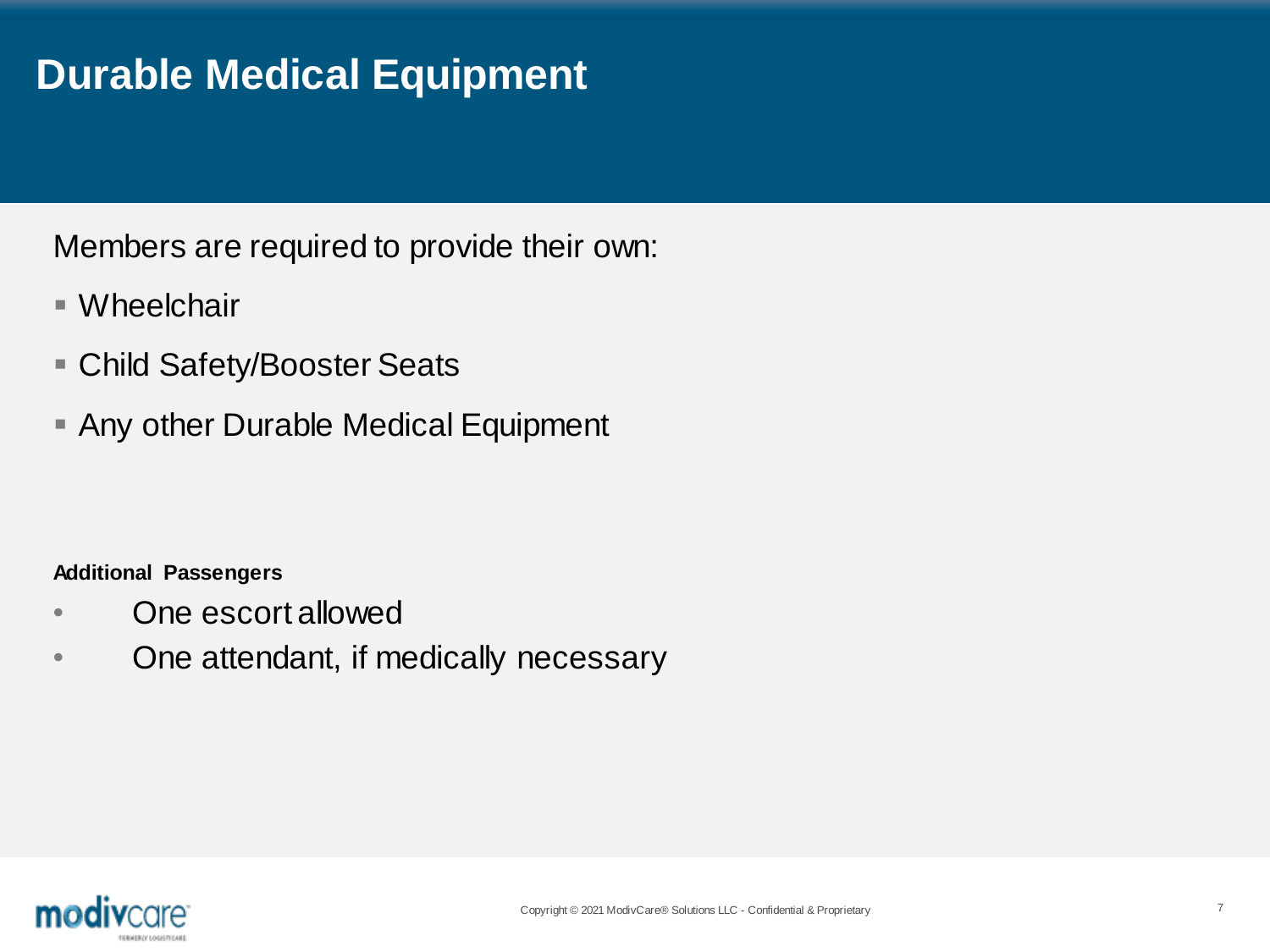### **Modes of Transportation**

#### Mileage Reimbursement

▪ Member, family member, or friend may be eligible to receive mileage reimbursement via a reloadable MasterCard debit card after the trip is completed and verified.

Public Transit for members within ¾ mile from the pickup and drop off location

- ➢ Bus passes are available to members their additional passenger if needed. A daily or monthly unlimited pass may be provided if the member has qualifying trips and the transit agency offers them. Member must reside within  $\frac{3}{4}$  mile from their pick up and drop off address
- ➢ Sedan, Van, Taxi,
- $\triangleright$  TNC (Lyft)
- ➢ Volunteer Drivers
- ➢ Wheelchair Van
- ➢ Non-Medical Stretcher Van
- ➢ Non-emergent Ambulance

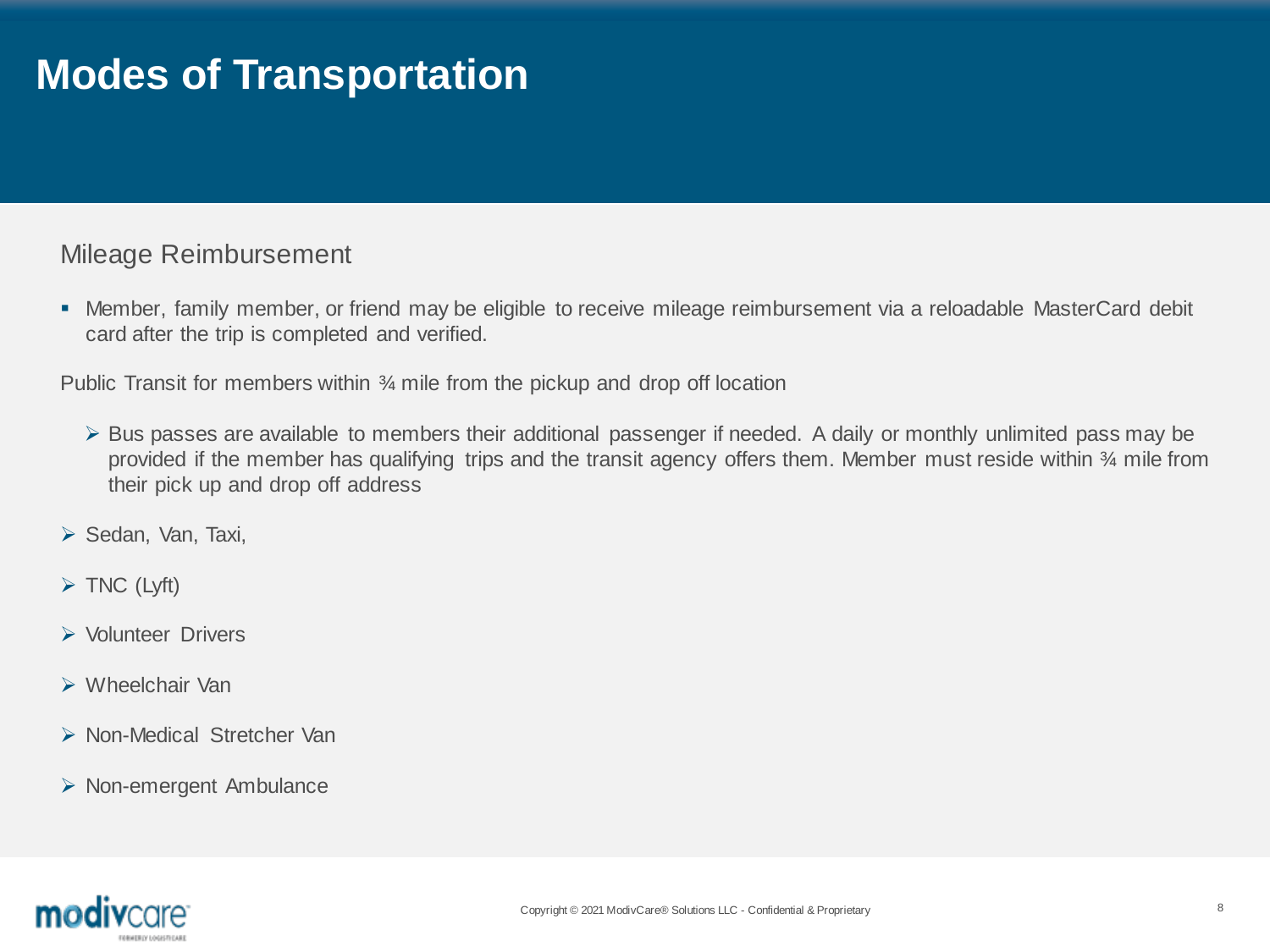### **Return Ride**

- Schedule a set pickup time for the return home from the medical facility
- Schedule the return home as a "Will Call" and the return time is left open until Ride Assist is contacted to advise the Member is ready to return home
	- o Provider has up to 45 minutes from the time of the call to pick up Member
- Call Ride assist to request a return trip or additional information
	- o DMAS **1-866-246-9979**
	- o Aetna CCC Plus **1-800-734-0430 Option 2**
	- o United Healthcare CCC Plus **1-844-604-2078**

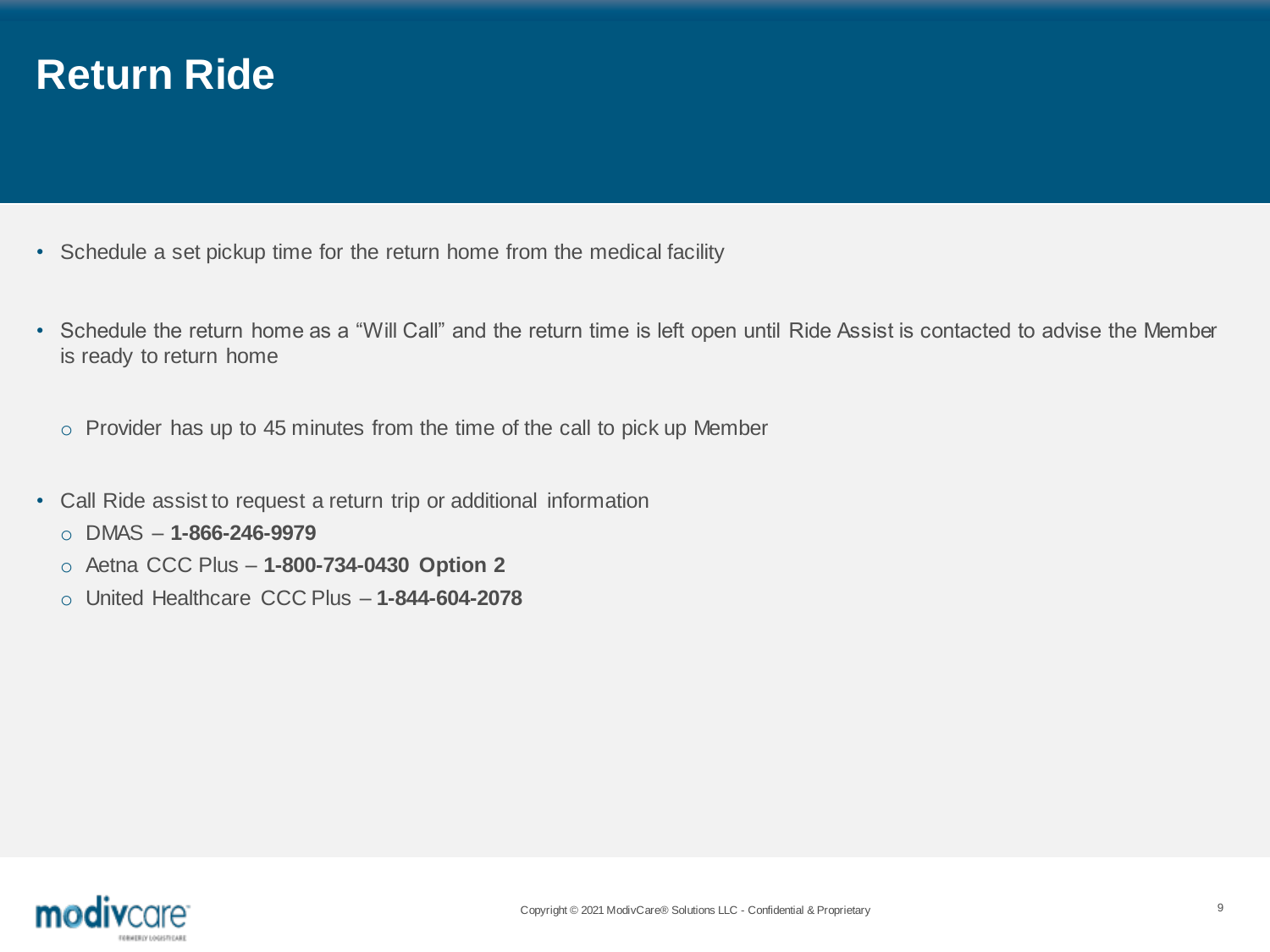### **COVID-19 Protocols**

• **Adhere to CDC and VHD Guidelines** 

#### • **Face Coverings**

The driver and passengers are required to wear a face covering. Call Ride Assist to report any driver not wearing a mask or face covering.

#### • **Social Distancing**

Passengers should not be sitting directly next to each other unless they are being picked up from the same residence.

#### • **Sanitizing**

Transportation providers should be cleaning and sanitizing vehicles after each trip.

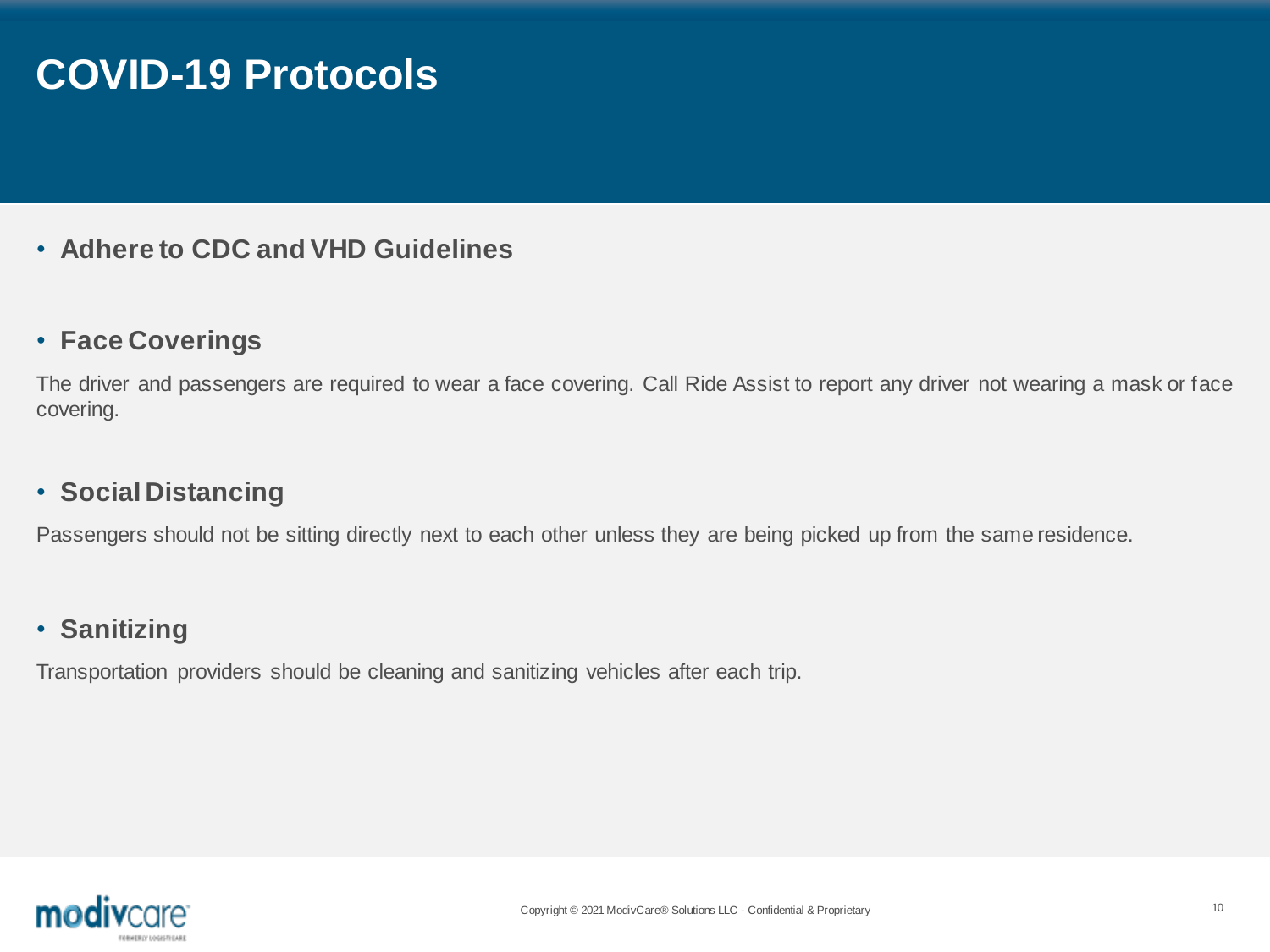### **Questions or Concerns with Transportation**

- Call Ride Assist with any complaint, concerns or issues regarding your ride
	- o DMAS **1-866-246-9979**
	- o Aetna CCC Plus **1-800-734-0430 Option 2**
	- o United Healthcare CCC Plus **1-844-604-2078**
- Visit [WeCare@LogistiCare.com](mailto:WeCare@LogistiCare.com) to securely submit a complaint, issue or concern

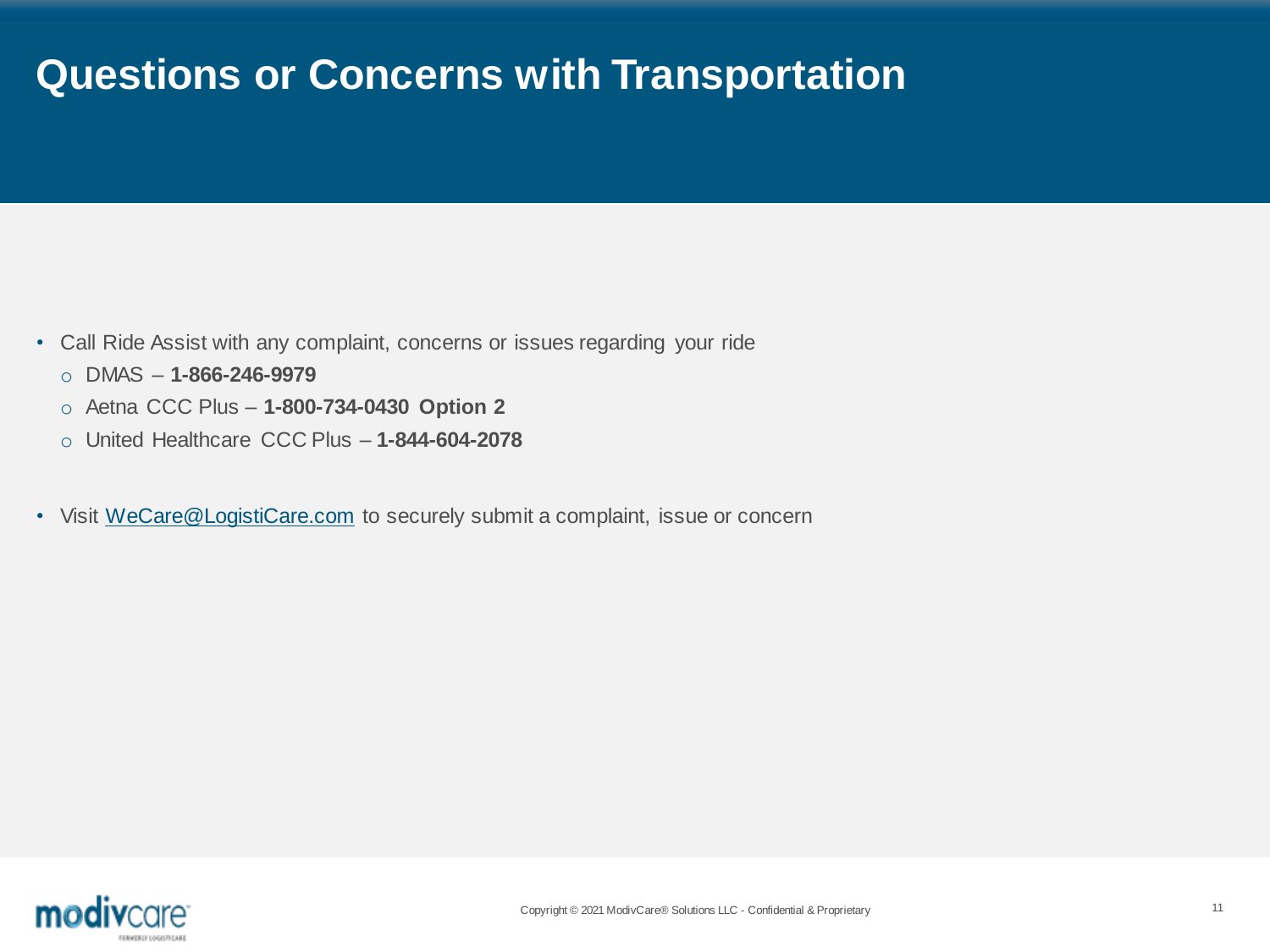### **Best Practices**

- Be ready 15 minutes ahead of the pickup time
- Members must be able to hold all items safely on their lap during transport
- Pharmacy trips can be added to trips by calling reservations
- 45 minute window for will call/open ended trips
- Ride time equals drive time and up to 45 additional minutes
- Advise if extra passengers will be accompanying the member when making a reservation
- Call Ride Assist 24 hours before the scheduled pick up or as soon as you know you want to cancel a reservation

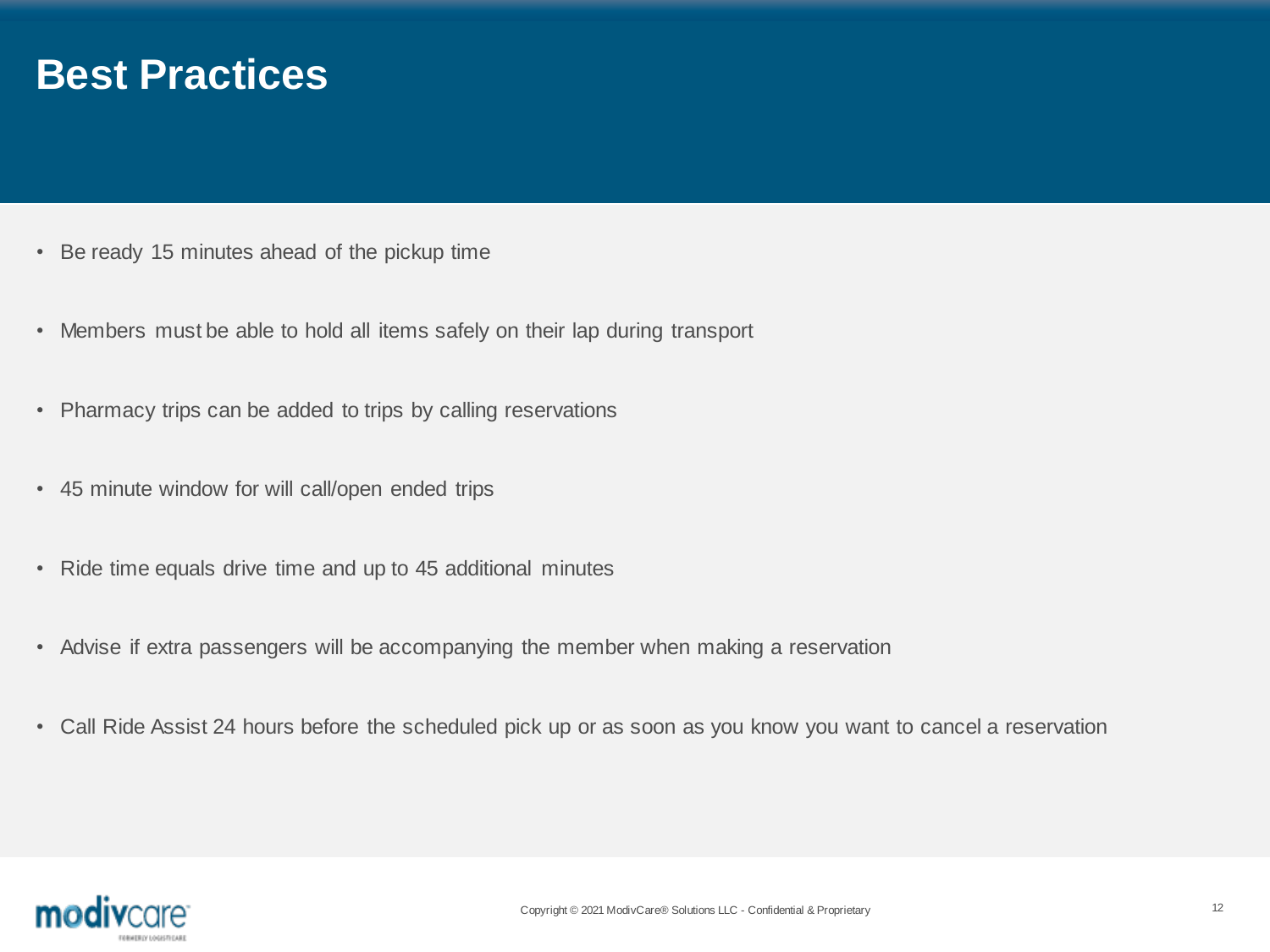

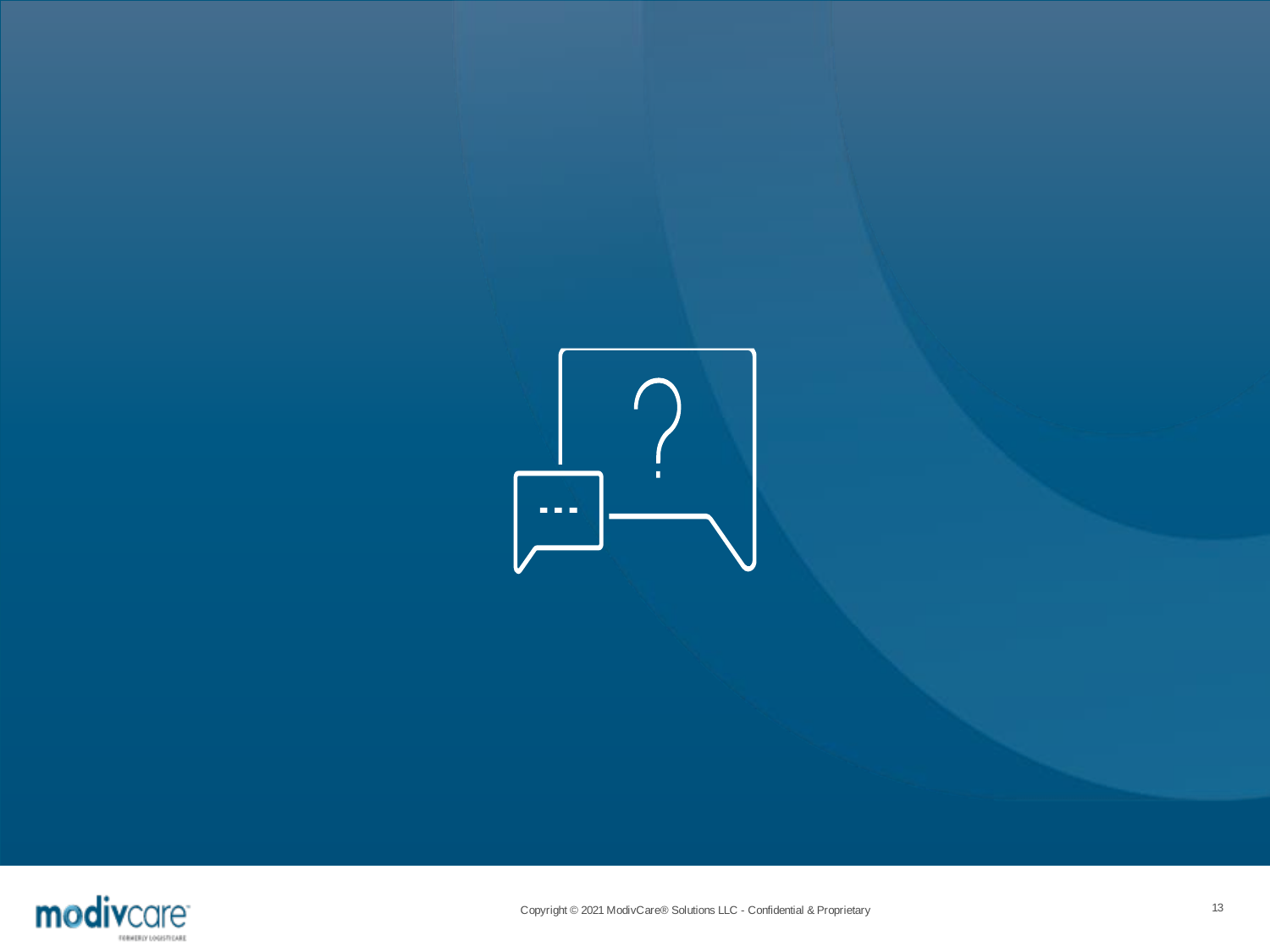